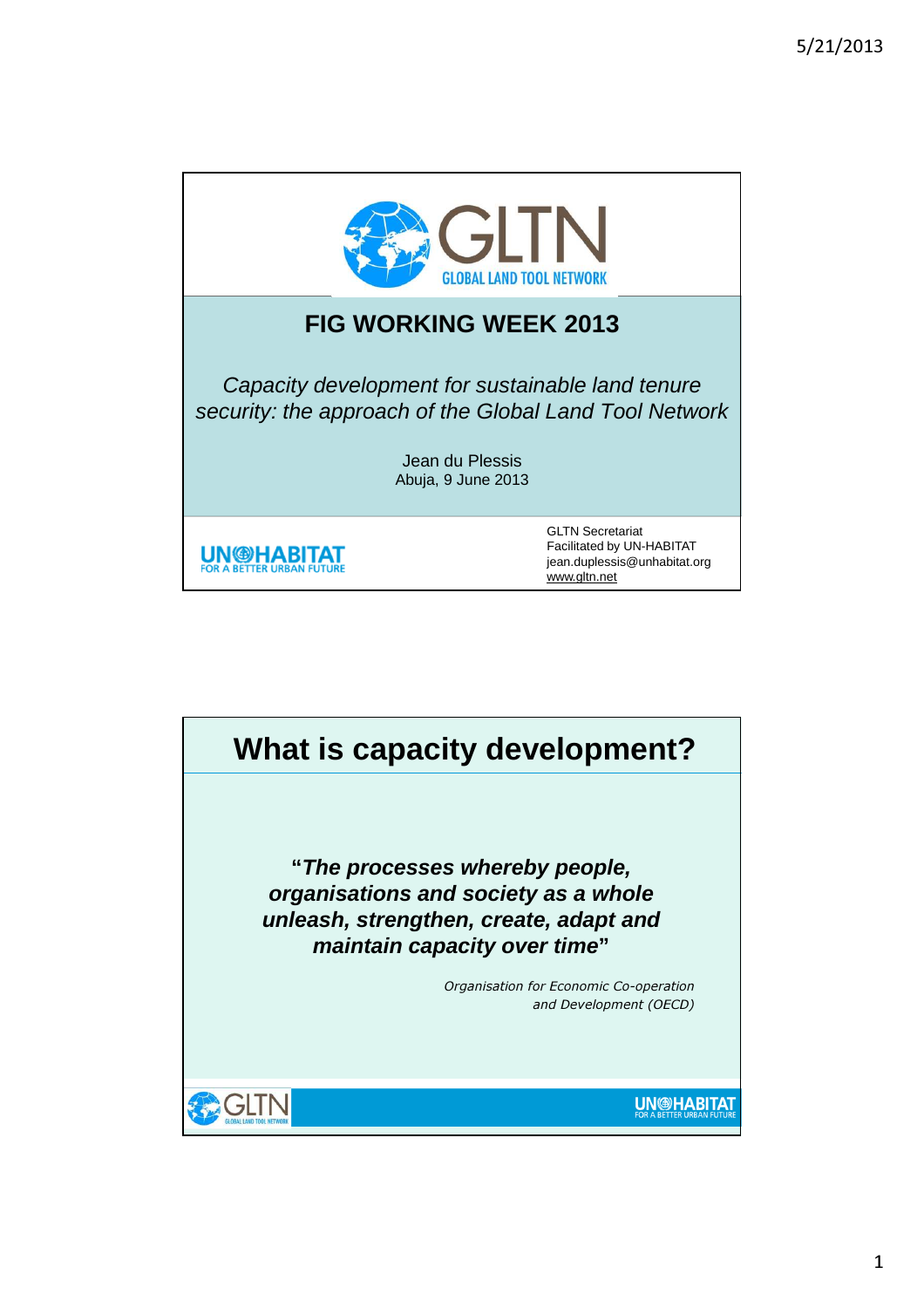

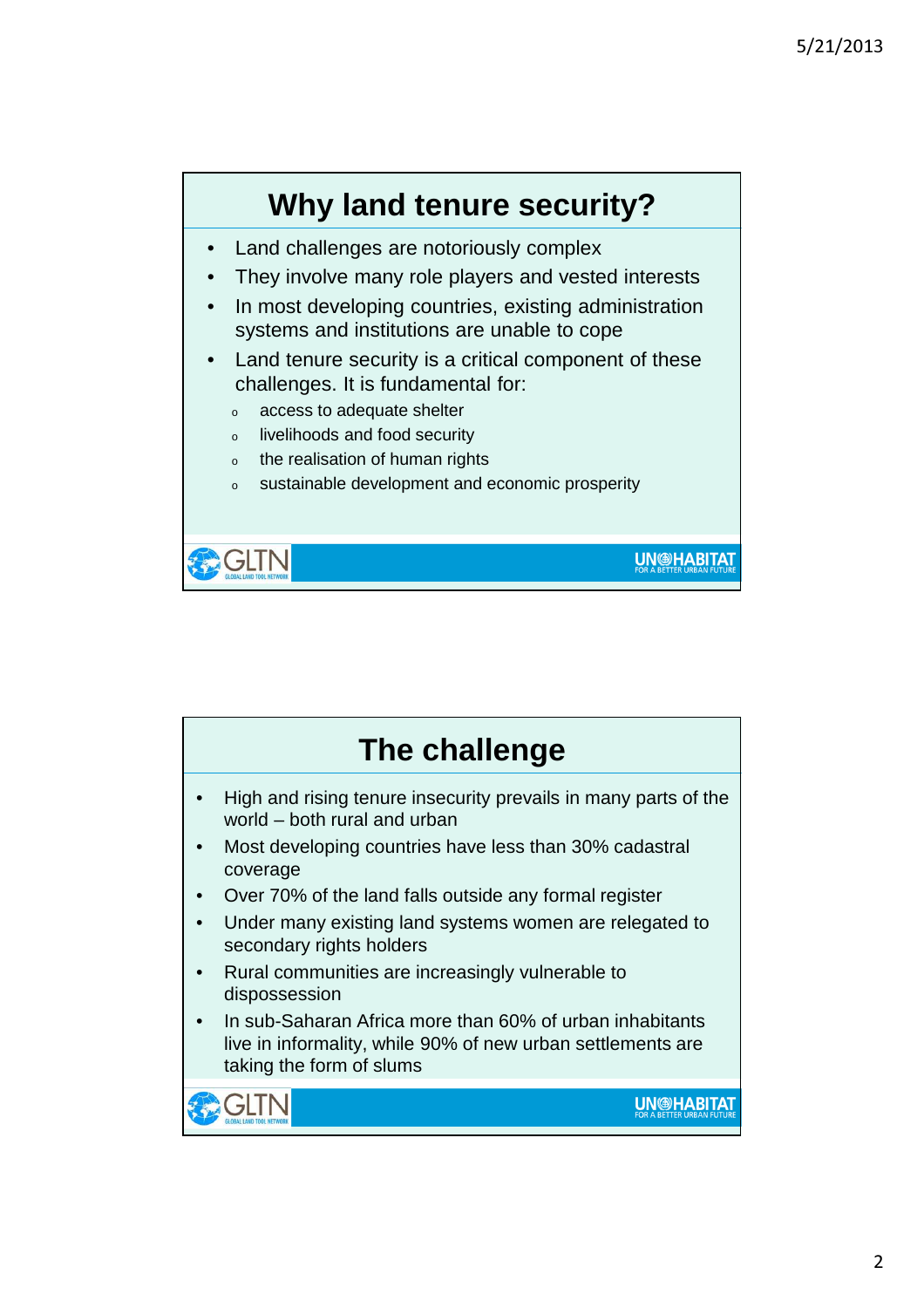

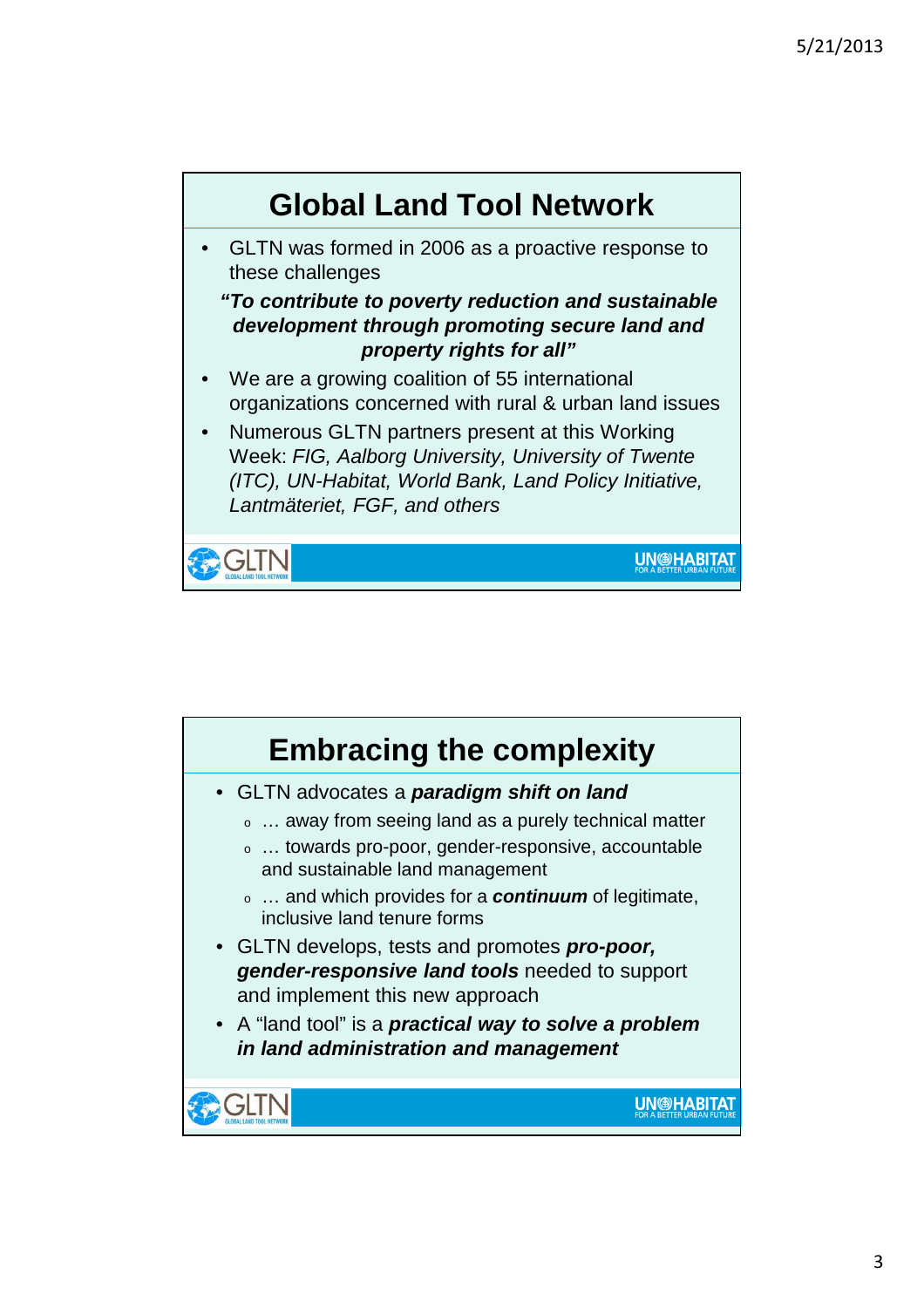

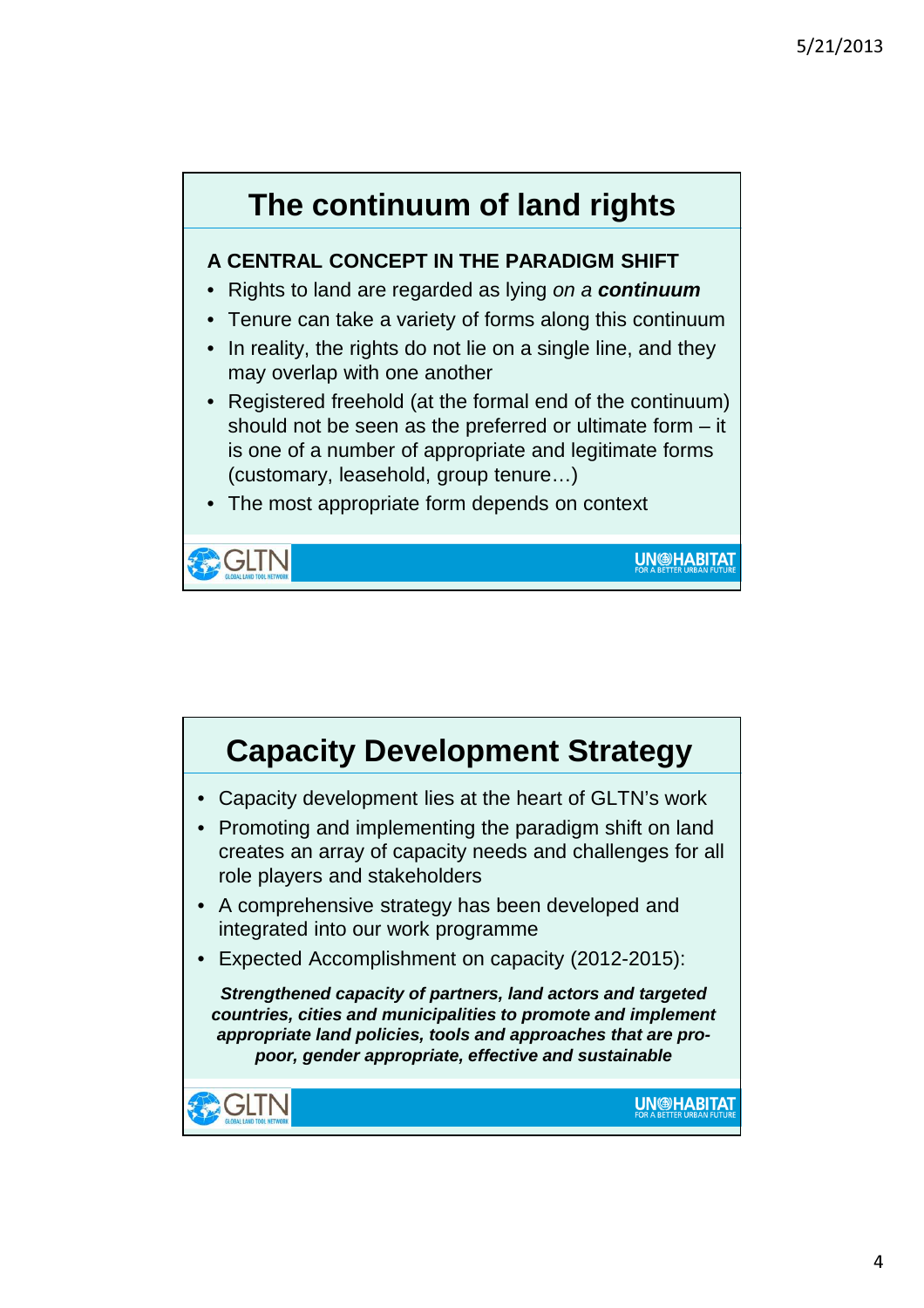

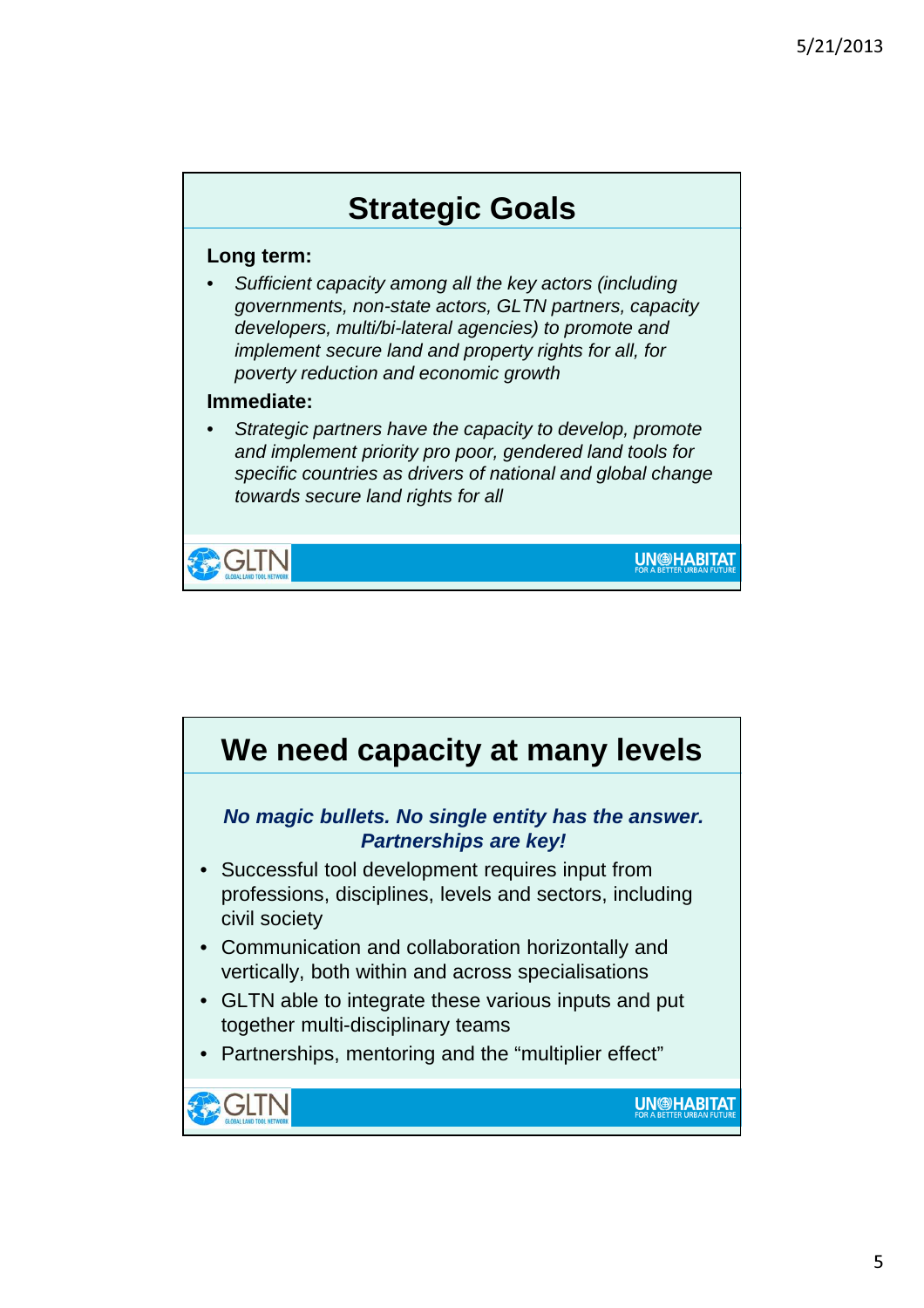

| <b>Going beyond the "technical"</b> |                                                                                                                                                                                                  |                                                                                                                                                                           |  |
|-------------------------------------|--------------------------------------------------------------------------------------------------------------------------------------------------------------------------------------------------|---------------------------------------------------------------------------------------------------------------------------------------------------------------------------|--|
|                                     | 'Hard'                                                                                                                                                                                           | 'Soft'                                                                                                                                                                    |  |
|                                     | <b>Capacities that are generally</b><br>considered to be technical,<br>functional, tangible and visible                                                                                          | <b>Capacities that are generally</b><br>considered to be social, relational,<br>intangible and invisible                                                                  |  |
|                                     | <u>For example:</u><br>* Technical skills, explicit knowledge<br>and methodologies<br>* Organizational capacity to function<br>* Laws, policies, systems and<br>strategies (enabling conditions) | Operational capacities such as:<br>* Organizational culture and values<br>* Leadership, political relationships<br>and functioning<br>* Implicit knowledge and experience |  |
|                                     |                                                                                                                                                                                                  | <b>Adaptive capacities such as:</b><br>* Ability and willingness to self-reflect<br>and learn from experience<br>* Ability to analyse and adapt                           |  |
|                                     |                                                                                                                                                                                                  |                                                                                                                                                                           |  |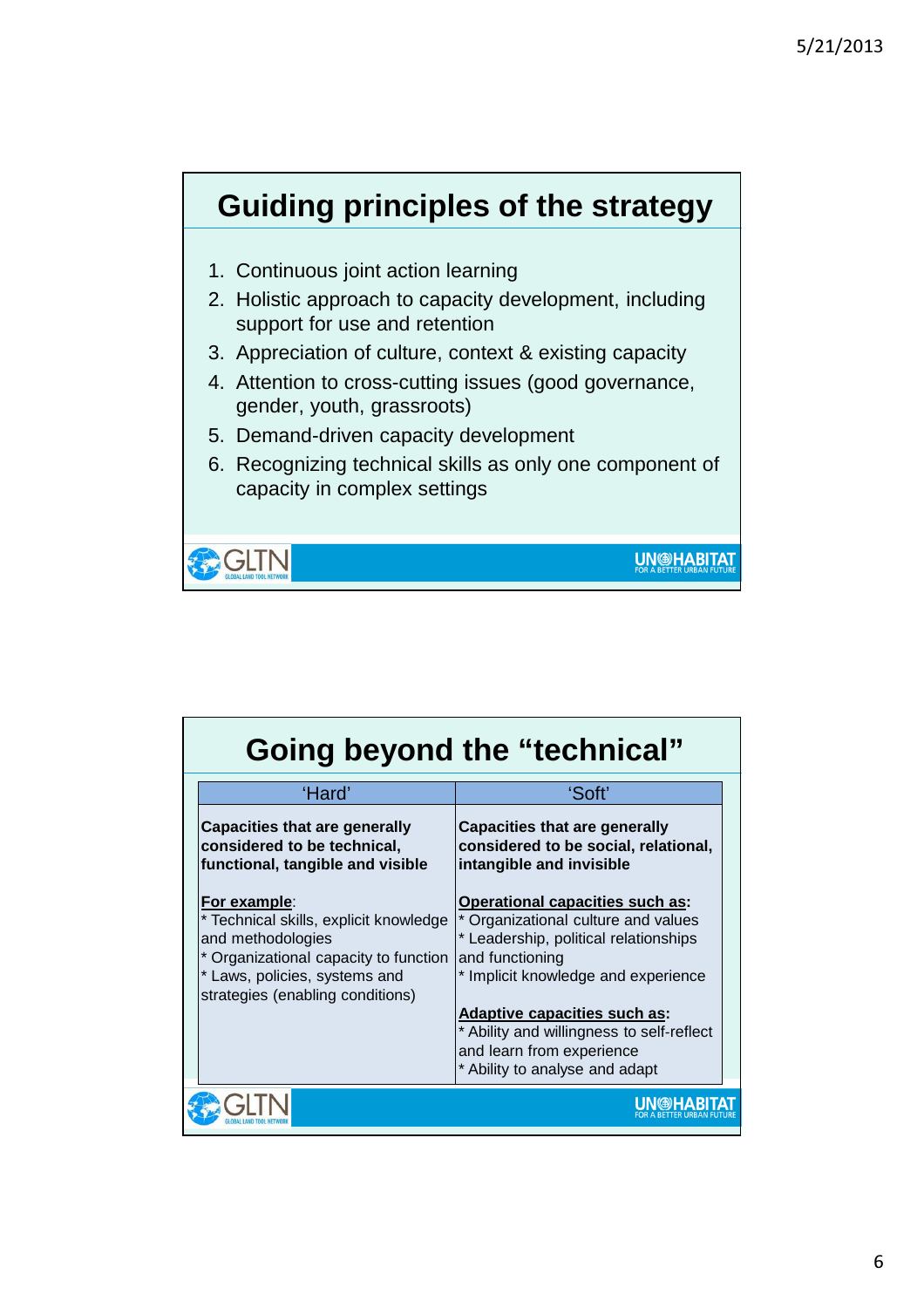## **Framework for Action**

## **Priority strands**

- 1. Action learning and capacity development embedded into GLTN tool development activities
- 2. Primary focus on a selection of target countries

## **Support strands**

- 1. Integration of capacity development principles, techniques and insights into all relevant GLTN activities and outputs
- 2. Advocacy to bring about change at the policy level in the land sector
- 3. Good practice training cycle applied to all GLTN training activities
- 4. National, regional and global collaboration with partners to promote capacity development for land reform

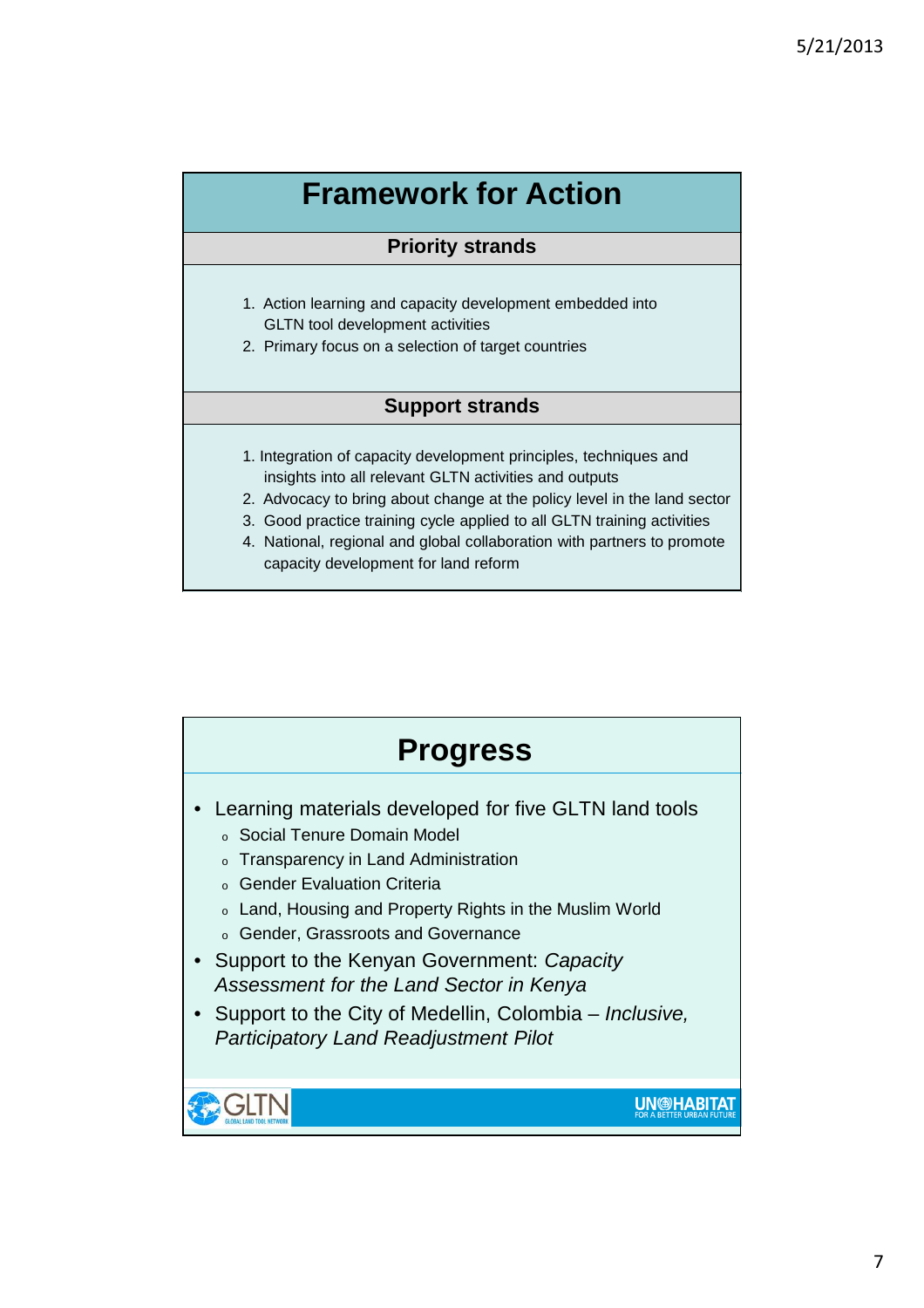